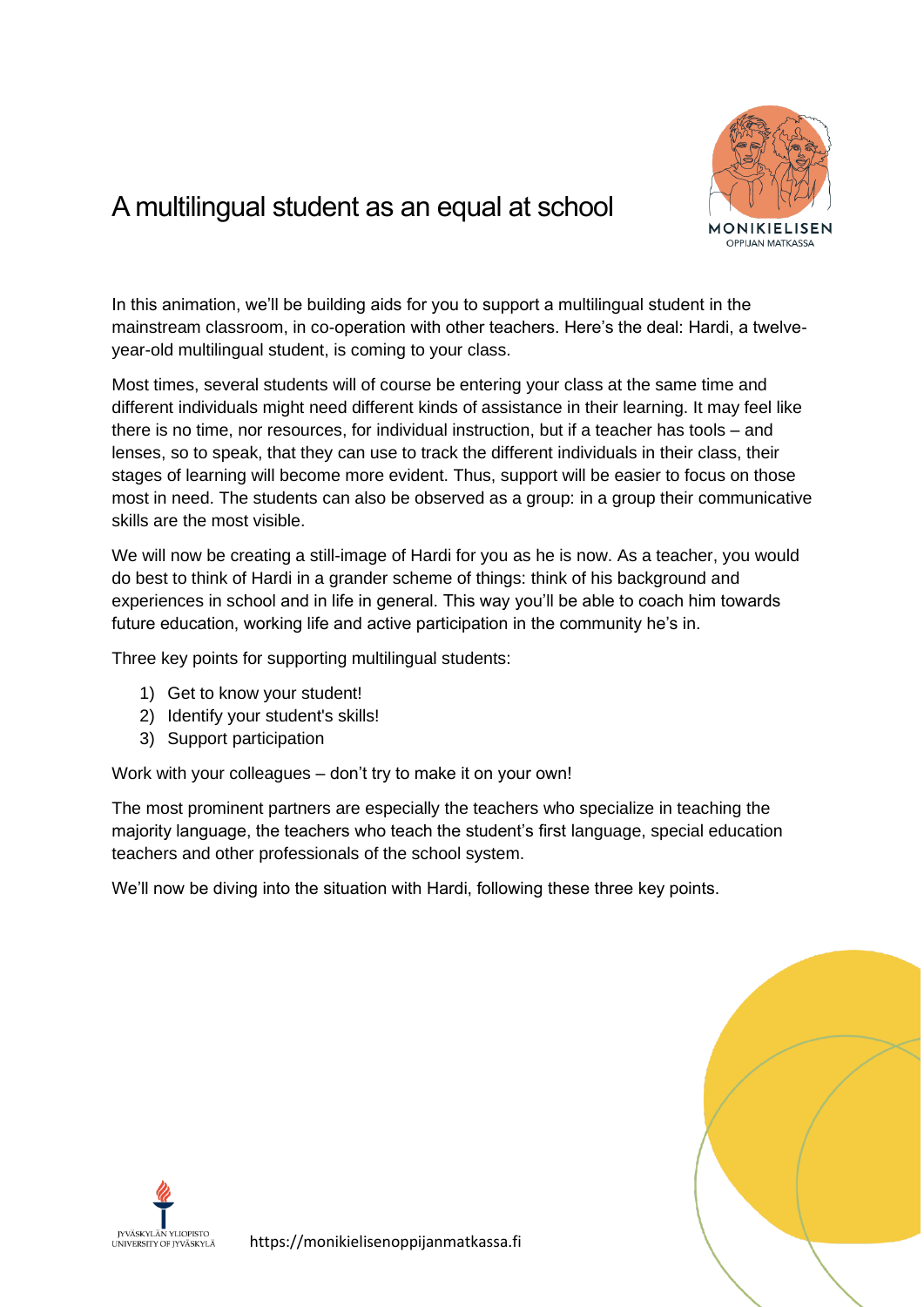## Key point 1: Get to know your student

It's most fruitful to build a picture of Hardi's background in co-operation with your colleagues. Meeting his family and talking with Hardi himself is, of course, crucial.

As a student joins the mainstream education, there should always be an information sharing meeting. Such a meeting, with the students' guardians present, is a functioning method of starting the school path and establishing contact between the school and the home: swapping contact info and the like. The students' health information is under medical confidentiality, but the caretaker can bring up personal details that might affect learning.

#### **Hardi**

Hardi speaks mainly Kurdish but also some Turkish and English as his home languages; with his friends he communicates fluently in Persian and in growing amounts – especially on the football field – in Finnish. He has learnt to read and write in his own language, Soranî Kurdish with an Arabic writing system, but the choice of texts in that language has been limited. Hardi has only recently come across the Latin alphabet.

Before arriving in Finland, he has been going to school for a couple of years, but in the last few years the school path has been quite fragmented due to the restless circumstances of his former home country. The refugee camp did organize some clubs for children to upkeep their daily routines and educational skills. The parents speak Kurdish, Turkish and Arabic and read and write Kurdish, and in religious contexts also Arabic.

Hardi is open and active, he uses all his linguistic resources boldly. If he can't find a Finnish word in a certain situation, he expresses things through other languages or makes up his own expressions. He grasps mathematical concepts and calculations rather well, even though comprehending verbal tasks has its difficulties. His most prominent strengths in school lie in sports education, but he also likes home economy and math.



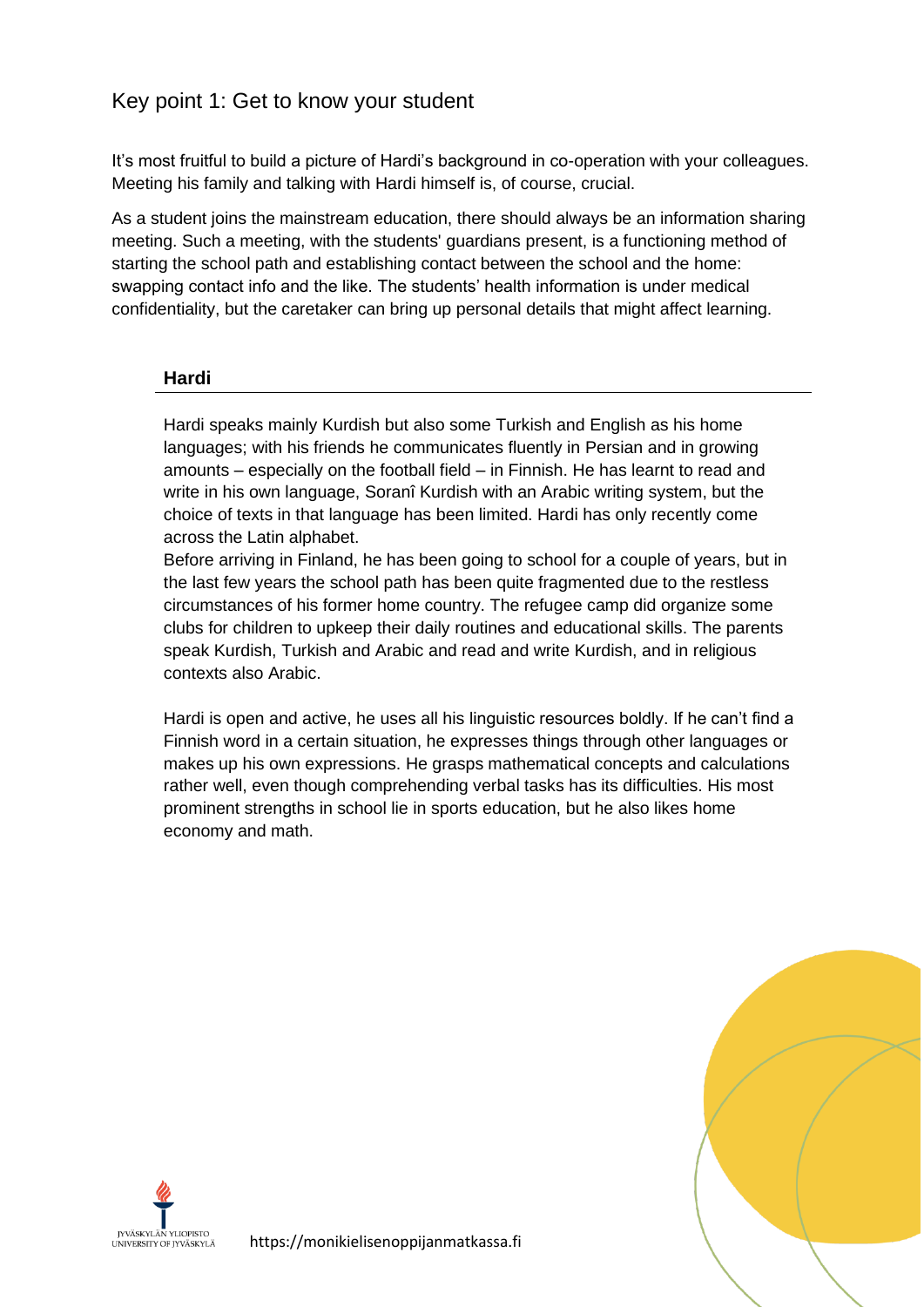Key point 2. Observe the student's actions and identify relational skills, study skills and skills in everyday interactions

Teachers are experts on the school's culture, ways of using language and instances, in which language is used and which a student should be able to function in. What kind of language skills does Hardi need, in order **to participate as an equal**

- **-** in free-time activities, games and friendships
- **-** learning different subjects
- **-** managing everyday life?

Regarding friendships, as a teacher you can **observe and follow** if, for example the student gravitates towards the company of others, if they can independently join others, how feelings, needs and hopes are expressed and how the student holds up for themselves.

In classroom situations, it is good to follow, how the student understands instruction and how they express problems in their comprehension, how they take part and express their thoughts, how self-driven they work and co-operate with others. How does the student learn and work to learn?

The students' management of things is worthwhile to assess by observing how they manage school routines from homework to timetables, from where and how they seek answers to unclear questions.

## **How to get a hold of Hardi's language skills, in this context particularly Finnish language skills?**

Language skills are a whole, where everything is linked to everything else. Speaking cannot be detached from listening comprehension just as reading cannot be detached from writing. However, the skills may develop at entirely different paces and that's why it's best to assess them separately, so that the development can be supported. In this assessment, the help of the second language teacher should be made use of.



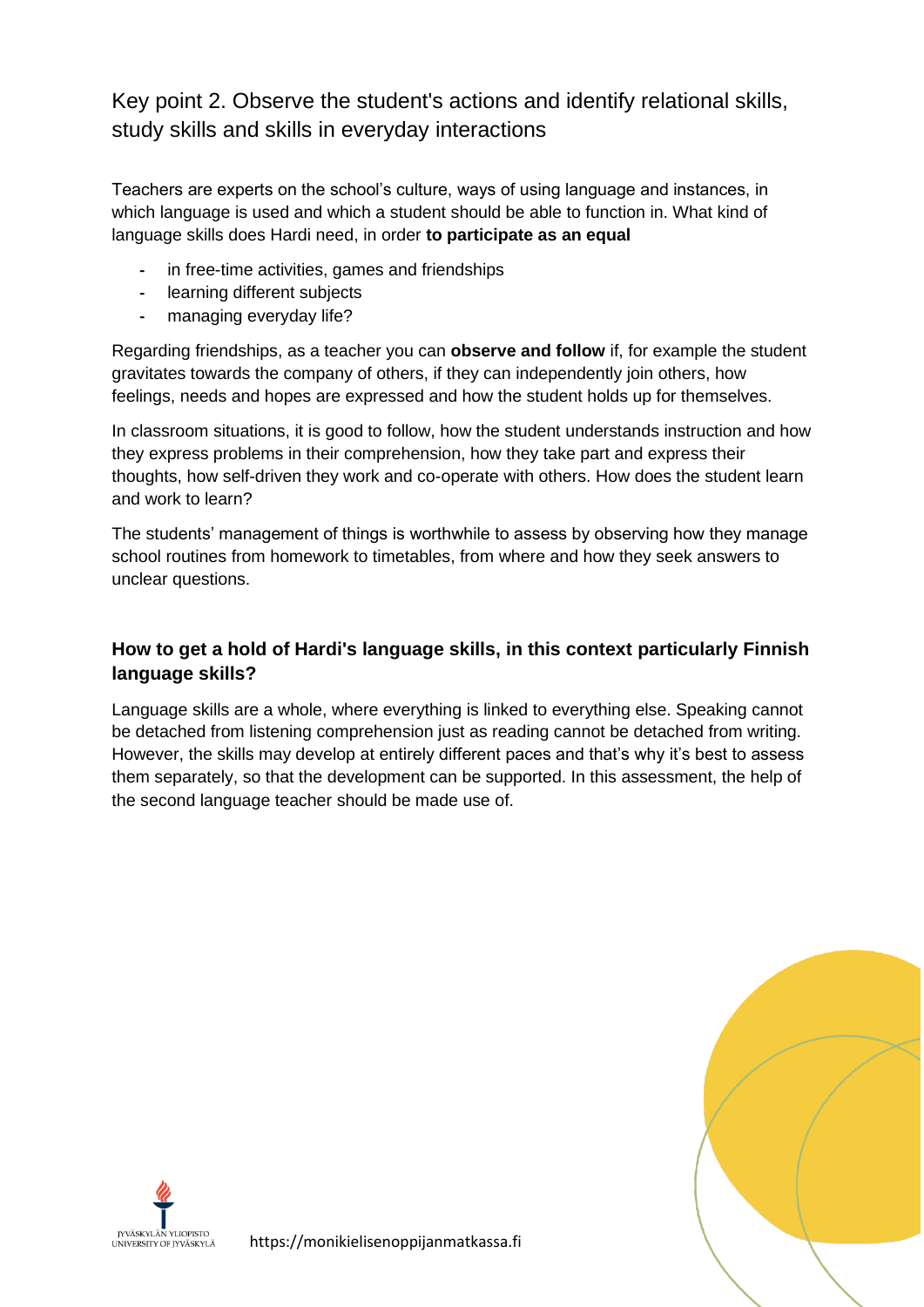## **Oral skills:**

#### **How proactive and independent is Hardi in social interactions? How does he react?**

- Hardi doesn't dodge social interactions in small groups or in private; he most often is expressive, asks if he doesn't understand and picks expressions from others to his own use quite skillfully.
- Hardi expresses opinions. However, between friends there might be misunderstandings, and someone occasionally gets upset too, because there aren't always all the means to soften what is being said or to listen carefully what has been said. For example, interpreting attitudes and tones might be challenging and Hardi doesn't necessarily understand what kinds of things are polite to be said aloud, even though he is mostly more open in expressing feelings and encountering people than his local peers.

**How broad and well-rounded is Hardi's self-expression?** How does he make use of his multilingual resources, gestures, pictures etc. (et cetera)? How precisely is he able to express himself? Does he get understood?

- Hardi is skilled in using various resources when expressing himself. He doesn't give up if there's something important to be said, but tries to word it otherwise, searches expressions from the languages he knows, acts things out or even draws them.
- Hardi narrates and describes things still on a general level. He needs quite a lot of support, if he has to narrate a complex event or something more abstract.
- Hardi manages many kinds of everyday encounters. Fast-paced and joke-ridden speech in, for instance, animations or vlogs is still too hard for him. Educational speech is clearly hard to follow too and Hardi might cover this up by hassling all over the classroom when he's lost comprehension. Receiving complex instructions is difficult as well.

## **Skills in reading and studying:**

How does Hardi comprehend what he's read?

- Hardi can read short texts, such as, simple instructions, messages and short narratives, independently, although some details and connections between things might remain unclear.
- In order to read textbook texts, he'll need reading strategies: How does one skim a text? How to figure out the key elements? With what kind of train of thought can one deduct meanings? Hardi gets frustrated if he doesn't understand every word. Pictures are helpful, but in their interpretation, guidance and support are required. It is important that the learning materials are not made too easy, but that Hardi would be guided to search for the key elements and to focus on them. To get

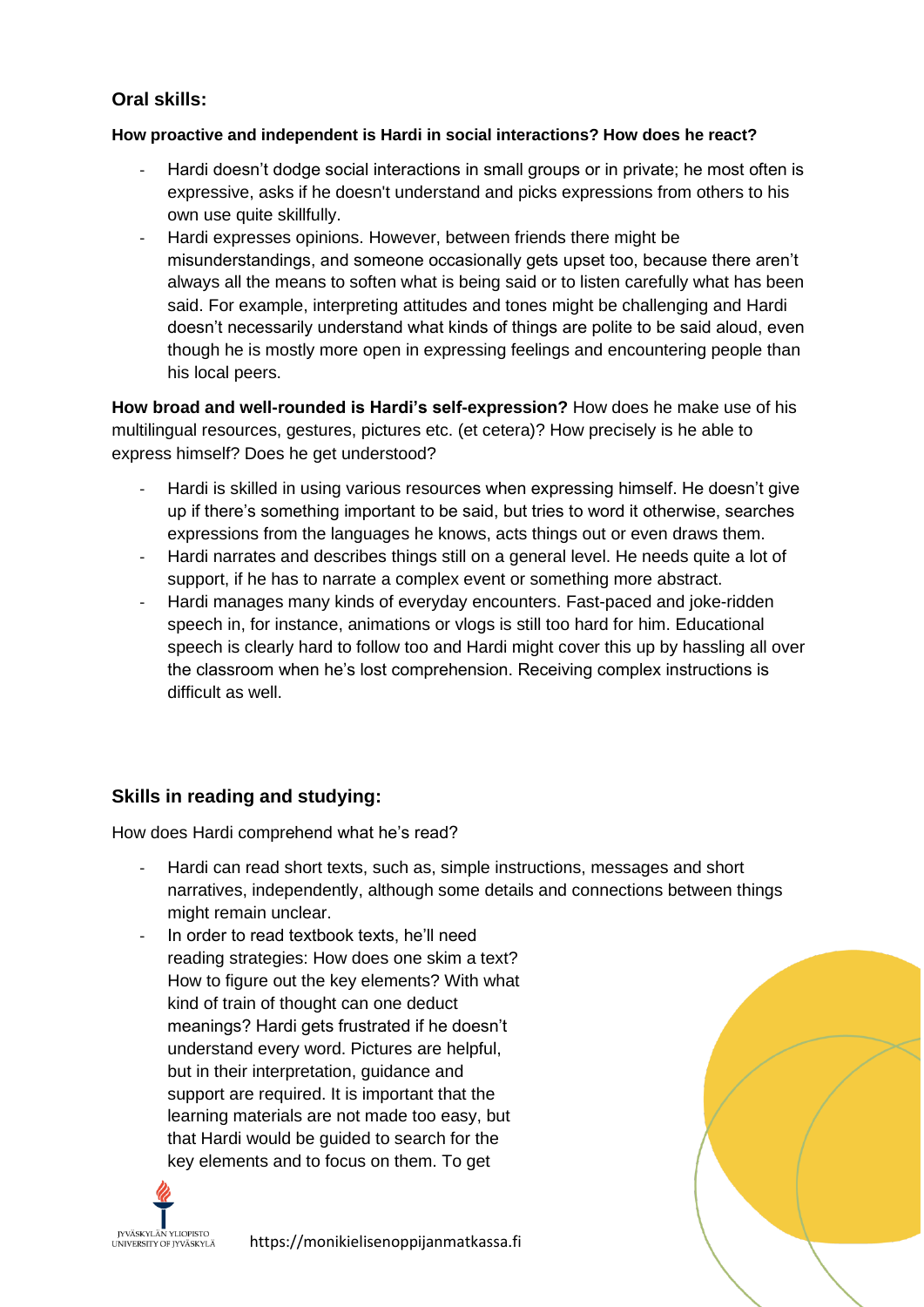through authentic texts in the future, he'll need strategic skills above all, to know what's relevant.

- For example, the amount of homework should be such that Hardi is committed into doing it. The instructions could be looked through in school or a familiar type of activity could be used to make sure he knows what to do at home. This way Hardi will be able to complete the homework independently and feels he's succeeding in his studies. If there was a homework club at the school, Hardi would benefit greatly.
- Hardi needs support in learning vocabulary as well. It would be best to teach what kind of words are the most relevant for him to study and what kinds of techniques he could use to make it meaningful to himself. Learning words in lists isn't necessarily the sanest choice of methods. All vocabulary should be attached to and used in meaningful expressions, texts and contexts. Hardi should be supported in picking up entire expressions and phrases from others and starting to utilize them in new situations. This way he would figure out the language structures efficiently.

## **Writing:**

An email to a teacher written by Hardi – what can you make out of it?

- Hardi understands emails as a text type although he's not showing all the characteristics in his writing. He starts the message with a greeting and explains the reason behind his absence quite understandably. He does, however, start in the middle of a thought and the reader won't, therefore, see the context without seeing the original instructions. Two of the original questions are also left unanswered.
- There are various shortcomings of spelling in the text. They don't massively hinder the readability of the text, though. It's written in spoken language, which is OK in this text type and in Hardi's language skill level. He will have all the time in the world to learn the standard language over his schooling path. The use of spoken language can be seen as an example of him having real interaction as a resource – he uses Finnish in his free time to a great extent.
- The text is rich with different kinds of structures (an explanatory subclause, a neccessity structure: "I had to go", a past tense -> it's typical for a youth to learn whole, idiomatic and even quite complex phrases very early and to begin using them as models for new phrases and variation. Hardi also exceeds the boundaries of his own proficiency, which is visible in the, at times random-looking, mistakes: "I fell out bike" -> he's not afraid to try.
- From the reader's perspective, the biggest challenges of this text lie in that 1) Hardi doesn't lead the reader into why he's writing such a message and what he wants and 2) his thoughts are a continuum without pause and the relations between the incidents (the breaking of the leg, karate, football tournament, running competition and crashing with the bike) are not at display.

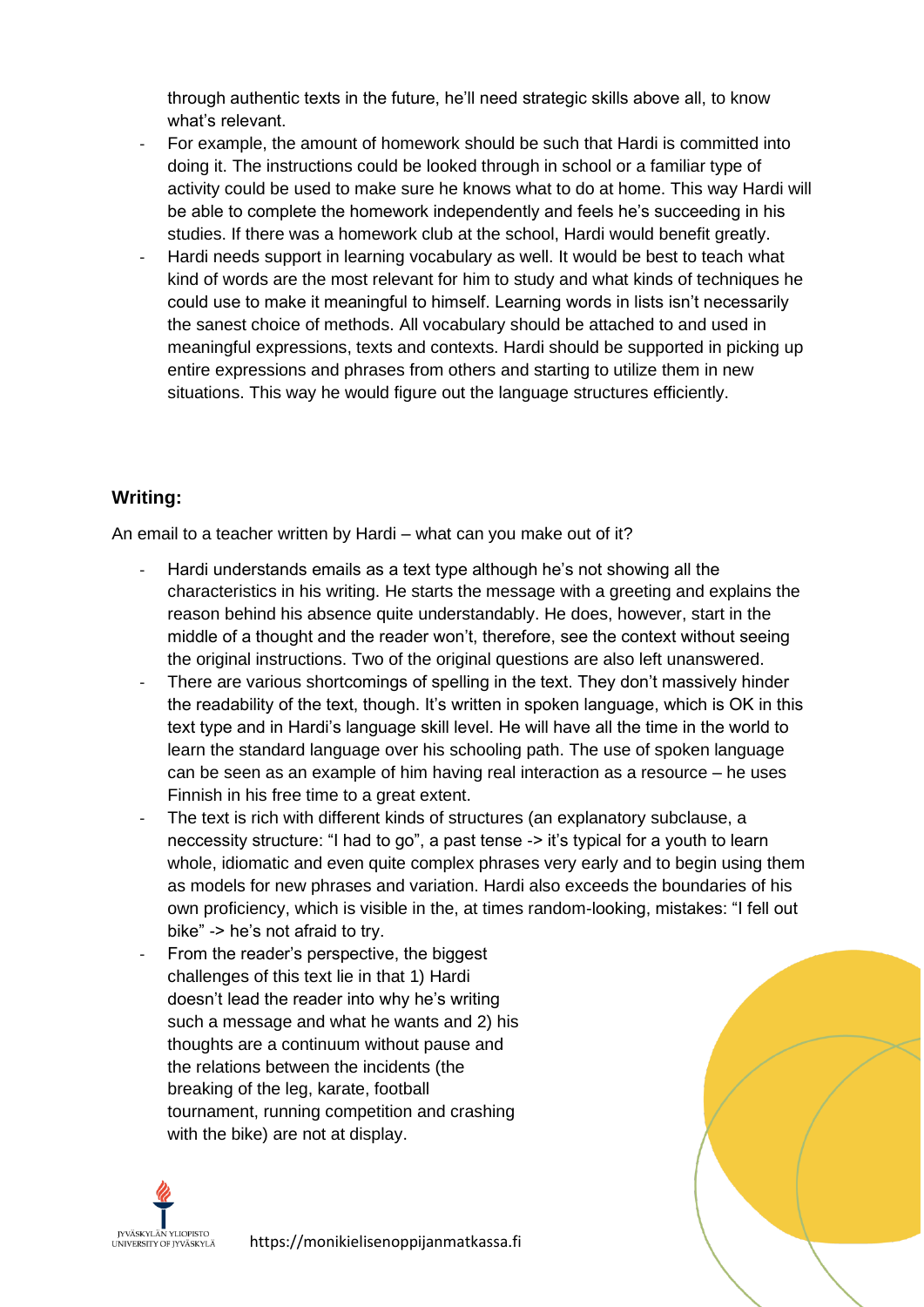You have been absent from school for a week. A Finnish language test is upcoming soon. Send an email to:

- Explain why you've been absent.
- Ask about two things concerning the test.
- Ask about two other things from the course of the week.

Write with a clear handwriting in Finnish. Remember to greet and end the message fittingly.



#### **How is Hardi doing with school?**

Hardi has been absent from school a lot and it's difficult to communicate with the parents as to where the absence and Hardi's occasional restlessness are coming from.

In Finland, many multilingual students in basic education are from crisis regions. It has to be brought up openly with the student and with the parents, if the student is apathetic or aggressive, has trouble concentrating, is absent a lot or has lots of unfinished homework. The reasons have to be asked about directly: Do you worry about your parents/siblings? Do you sleep okay? Are you afraid of something at the moment? It's also important to get all the collaborative parties from the school's student welfare and local social work involved as soon as possible. The teacher should have the courage and work stamina to seek help for issues in students' mental health, coping and concentration. The reason behind absence from school may also be different family duties/challenges that the child takes care of. The school then becomes a soothing place of rest and the student might not be absent that gladly.

At the center of all these challenges, it will take balancing and sensitivity to recognize when it's time to be demanding to show belief in the students' efforts and when it's time to say "hey, this subject matter isn't as important as your well-being, so let's take it easy for a bit". When the support is of the right kind, there is more space for them to develop their skills in learning. That way, studying becomes easier. These processes are naturally long: it takes time to build the trust.



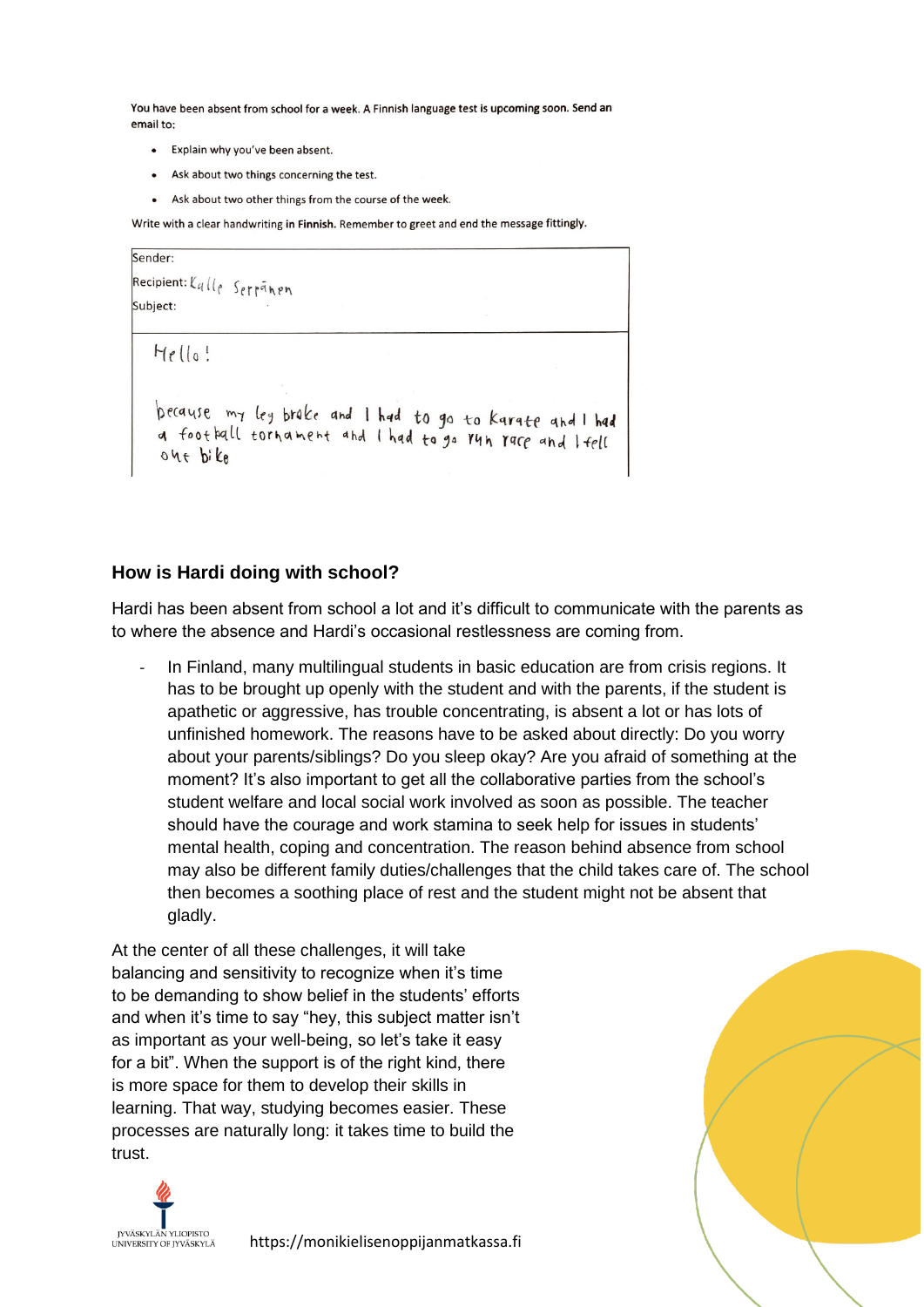# Key point 3. Support participation

By observing the students' actions and skills through **the principles of formative assessment** in different situations, you will be able to decide, what kinds of resources and challenges the student has, what kinds of things they should be taught and what actions need to be **support**ed. Teaching is a process of reacting to students' needs. That way, giving linguistic support in concrete situations with the right timing is language teaching at its best. The student should also be enabled to use all their linguistic resources.

#### **How to support Hardi's co-operation and participation with other students?**

Hardi's language development is best enhanced by engaging him in shared activities and providing him timely support in carrying them out.

- Encourage active team building by playing, with games and group activities so, that students function in changing groups, get to know each other and get used to working with all the others.
- Create a shared understanding of how important it is that everyone is included with their existing language resources.
- Show appreciation towards interaction skills: make single students' skills visible to the entire group, thank and reward success and support in challenging situations.
- Thank and reward a group that makes all its members participate.
- Help group work by giving phrases that enhance participation: phrases to convey opinion, phrases of agreement and disagreement etc.
- Handle possible conflicts with regard to how understanding language and its nuances play a major part in those situations or what matters are/aren't polite to be talked about in different cultures and in different situations.
- Create group tasks where every group member is needed. Build the task, for example, so that every group member has background information that the others don't have.
- Make sure that you take such an attitude towards your students that you aim to see behind even the most challenging behavior. The student is always giving out a message with their behavior and is working with the understanding they happen to have in those situations. Your interpretation of those situations affects, how you yourself will be able to change your behavior and actions – and how to build better pedagogy that supports the students' participation and agency even better.